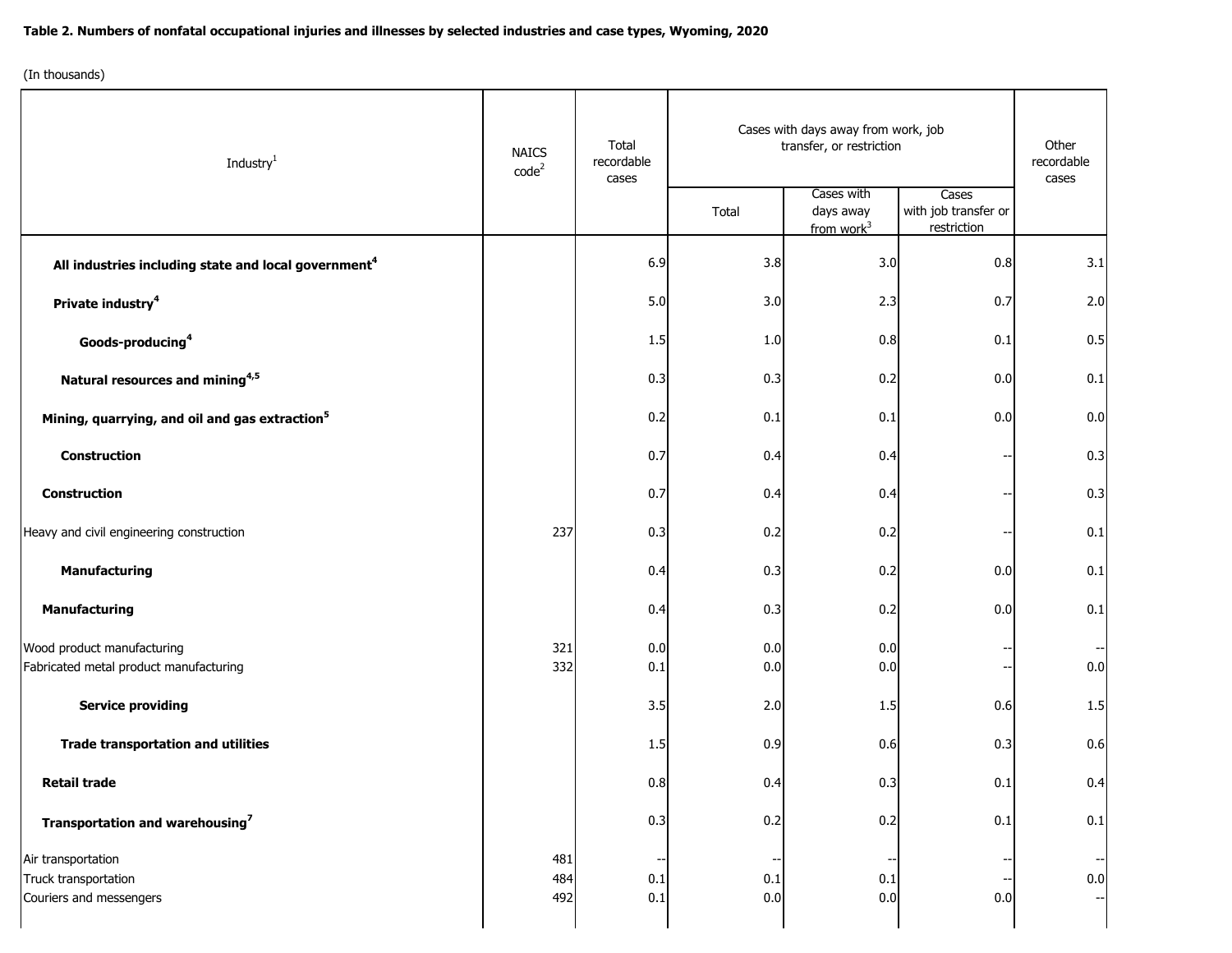| <b>Utilities</b>                                                          |                   |                   |                   |                   |     |                       |
|---------------------------------------------------------------------------|-------------------|-------------------|-------------------|-------------------|-----|-----------------------|
| <b>Information</b>                                                        |                   | 0.1               | 0.0               | 0.0               |     |                       |
| <b>Educational and health services</b>                                    |                   | 0.8               | 0.5               | 0.4               | 0.1 | 0.3                   |
| <b>Educational services</b>                                               |                   |                   |                   |                   |     |                       |
| Health care and social assistance                                         |                   | 0.8               | 0.5               | 0.4               | 0.1 | 0.3                   |
| Hospitals<br>Nursing and residential care facilities<br>Social assistance | 622<br>623<br>624 | 0.2<br>0.4<br>0.2 | 0.1<br>0.3<br>0.1 | 0.1<br>0.2<br>0.1 | 0.1 | 0.1<br>$0.1\,$<br>0.1 |
| <b>Leisure and hospitality</b>                                            |                   | 0.6               | 0.2               | 0.2               |     | 0.3                   |
| <b>Accommodation and food services</b>                                    |                   | 0.5               | 0.2               | 0.2               |     | 0.3                   |
| Accommodation                                                             | 721               | 0.2               | 0.1               | 0.1               | 0.0 | 0.1                   |
| Other services (except public administration)                             |                   |                   |                   |                   |     |                       |
| Other services (except public administration)                             |                   |                   |                   |                   |     |                       |
| Religious, grantmaking, civic, professional, and similar organizations    | 813               |                   |                   |                   |     |                       |
| State and local government <sup>4</sup>                                   |                   | 1.9               | 0.8               | 0.7               | 0.1 | 1.1                   |
| State government <sup>4</sup>                                             |                   | 0.5               | 0.3               | 0.3               | 0.0 | 0.2                   |
| <b>Service providing</b>                                                  |                   | 0.5               | 0.3               | 0.3               | 0.0 | 0.2                   |
| <b>Educational and health services</b>                                    |                   |                   |                   |                   |     |                       |
| <b>Educational services</b>                                               |                   | 0.0               | 0.0               | 0.0               |     |                       |
| <b>Educational services</b>                                               | 611               | 0.0               | 0.0               | 0.0               |     |                       |
| <b>Health care and social assistance</b>                                  |                   | 0.2               | 0.1               | 0.1               |     | 0.1                   |
| <b>Public administration</b>                                              |                   | 0.3               | 0.2               | 0.2               |     | 0.1                   |
| <b>Public administration</b>                                              |                   | 0.3               | 0.2               | 0.2               |     | 0.1                   |
| Justice, public order, and safety activities                              | 922               | 0.1               | 0.0               | 0.0               |     | 0.0                   |
| Local government <sup>4</sup>                                             |                   | 1.4               | 0.5               | 0.5               | 0.1 | 0.9                   |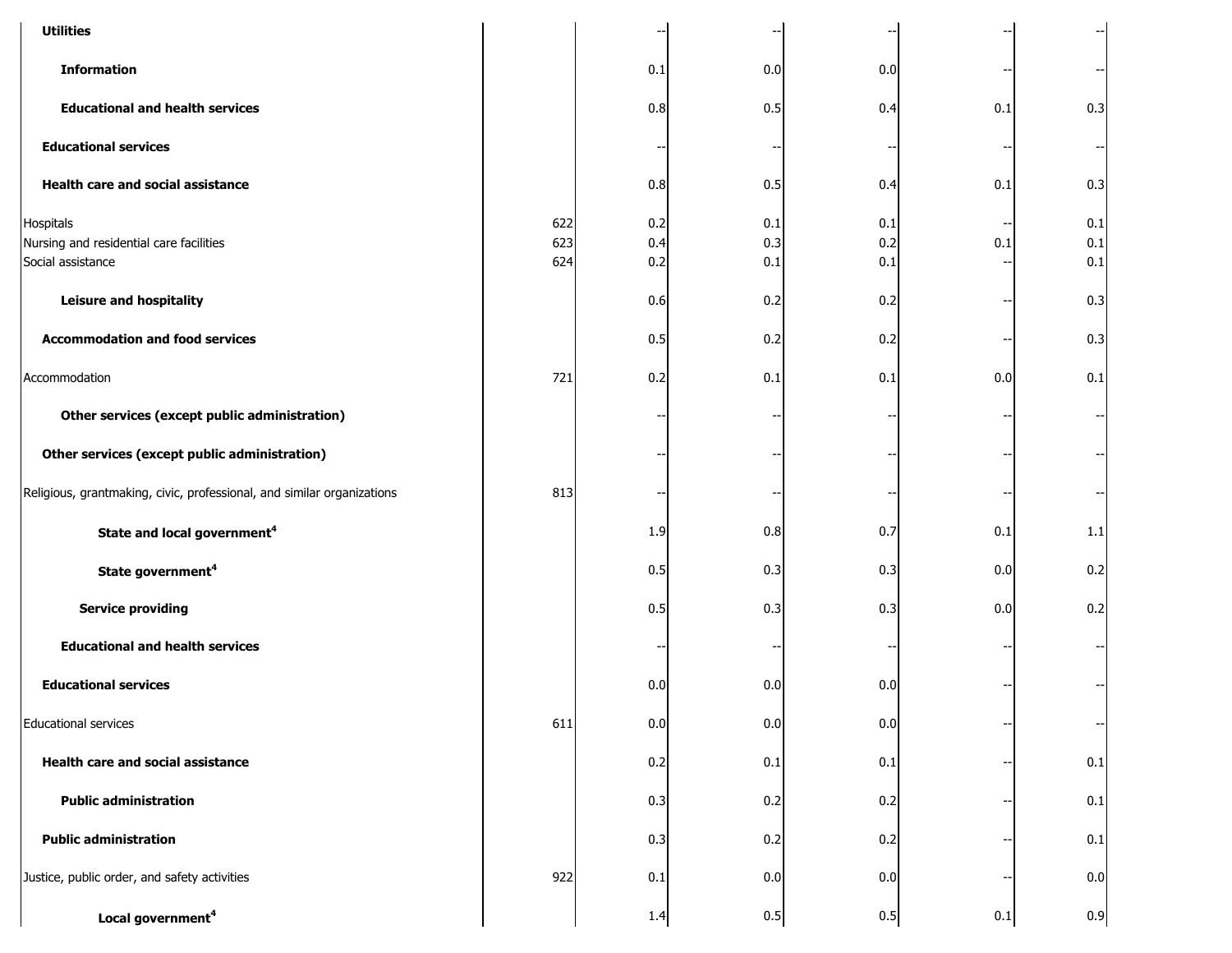| Goods-producing <sup>4</sup>                         |            |            |     |     |     |     |  |
|------------------------------------------------------|------------|------------|-----|-----|-----|-----|--|
| <b>Natural resources and mining</b>                  |            |            |     |     |     |     |  |
| <b>Service providing</b>                             |            | 1.4        | 0.5 | 0.5 | 0.1 | 0.9 |  |
| <b>Trade transportation and utilities</b>            |            |            |     |     |     |     |  |
| <b>Utilities</b>                                     |            |            |     |     |     |     |  |
| <b>Utilities</b>                                     | 221        |            |     |     |     |     |  |
| <b>Information</b>                                   |            |            |     |     |     |     |  |
| <b>Educational and health services</b>               |            | 0.7        | 0.3 | 0.3 | 0.0 | 0.4 |  |
| <b>Educational services</b>                          |            | 0.3        | 0.1 | 0.1 |     | 0.2 |  |
| <b>Educational services</b>                          | 611        | 0.3        | 0.1 | 0.1 |     | 0.2 |  |
| <b>Health care and social assistance</b>             |            | 0.4        | 0.2 | 0.2 | 0.0 | 0.2 |  |
| Hospitals<br>Nursing and residential care facilities | 622<br>623 | 0.4<br>0.0 | 0.2 | 0.2 | 0.0 | 0.2 |  |
| <b>Public administration</b>                         |            | 0.6        | 0.2 | 0.1 | 0.0 | 0.4 |  |
| <b>Public administration</b>                         |            | 0.6        | 0.2 | 0.1 | 0.0 | 0.4 |  |
| Administration of environmental quality programs     | 924        | 0.0        |     |     |     |     |  |